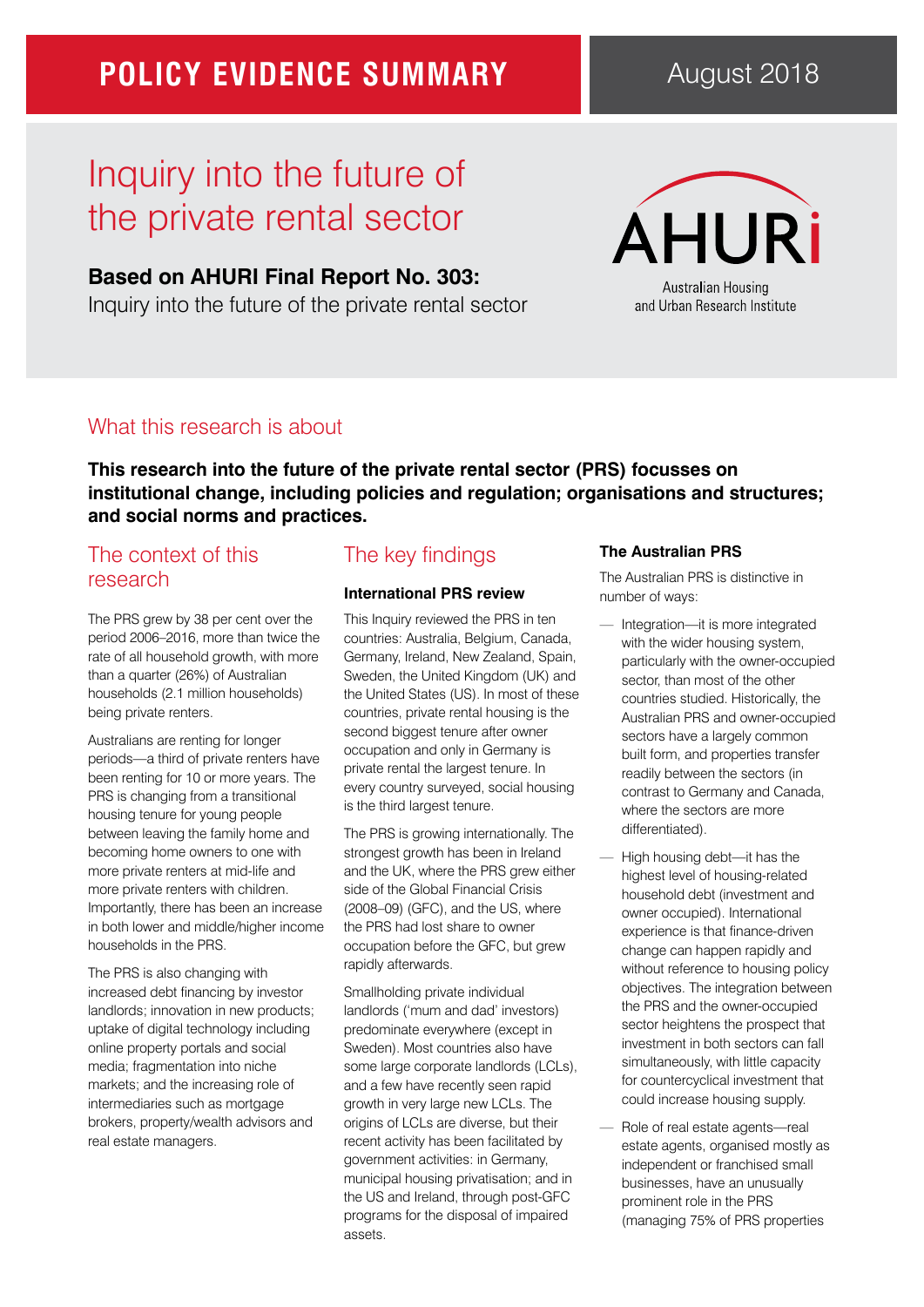in 2016). In other countries, individual landlords are relatively more likely to self-manage, while those with LCL sectors have professional managers.

Weak regulation-Of the 10 countries surveyed through Australasia, Europe and North America, Australia has comparatively weak laws regarding security of tenure and rent regulation.

#### **Issues for lower income tenants**

Low-income and vulnerable households face particular barriers, including:

- real estate agents will overlook applications from tenants who are not seen as conforming to ideas of being the 'ideal tenant'
- navigating through an increasing array of access points in the PRS, most requiring the capacity to use digital technology of different types

increasing exclusion from the mainstream PRS through technologies which can profile households, with resulting reliance on the largely unregulated informal rental sector.

#### **Fragmentation into niche markets**

The Australian PRS is fragmenting into more specialised markets that attract and cater for distinct sub-populations, particularly at the low priced end of the PRS. In addition to the mainstream PRS (properties owned by Australian households and managed by real estate agents), there are niche markets including 'marginal housing' (residential parks and registered rooming/boarding houses) and newer niches such as the student housing sector, new generation boarding houses (NSW), developerretained rental units; an affordable rental sector of not-for-profit organisations; and some not-for-profit providers of 'supported housing'. There

is also a growing informal sector including room and short-stays rentals which are often under policy makers' radar unless there are health and safety issues.

It is foreseeable that the specialisation of the PRS will increasingly place moderate and higher income renters in a more advantaged position as landlords seek to develop niche products and vie for their longer term patronage. In such a market environment moderate to higher income renters have greater capacity to participate more competitively, including using online rent bidding applications to secure the dwelling. For low-income renters this specialisation of the PRS exacerbates difficulties of gaining entry into the formal or mainstream sector by increasing discrimination in the selection process, leading to more invasive and judgemental monitoring of tenancies and directing tenants to poorest quality dwellings.

#### **Table 1: Security of tenure policy settings in Australasia, Europe, North America (select countries)**

|                      | <b>Grounds for termination by landlord</b>                                                                                                         | <b>Fixed term and</b><br>periodic tenancies                         | <b>Rent increases</b>                                                                                               | <b>Setting of new</b><br>tenancy rents                                                                    |
|----------------------|----------------------------------------------------------------------------------------------------------------------------------------------------|---------------------------------------------------------------------|---------------------------------------------------------------------------------------------------------------------|-----------------------------------------------------------------------------------------------------------|
| Australia            | No-grounds termination allowed;<br>Victoria has proposed legislation to<br>remove the 'no specified reason'<br>ground                              | Short (6-12 months),<br>fixed-term and periodic<br>tenancies        | Varies by state; mostly provision<br>for disputing 'excessive to market'<br>increases                               | No regulation                                                                                             |
| Belgium              | Termination at end of fixed term<br>allowed                                                                                                        | 9-year fixed terms, but<br>most are 3-year terms                    | Increases in line with CPI                                                                                          | No regulation                                                                                             |
| Canada               | Mostly prescribed grounds only; some<br>allow termination at end of fixed term                                                                     | Mostly short (6-12<br>months), fixed-term<br>and periodic tenancies | Varies by province; most restrict<br>increases to annual 'quideline' rate                                           | No regulation                                                                                             |
| Germany              | Prescribed grounds only                                                                                                                            | Little use of fixed-term<br>tenancies                               | Restrictions by reference to<br>'reference rents' and caps;<br>additional increases for<br>improvements             | Restriction by<br>reference to<br>'reference rents' in<br>specified areas (but<br>regulation is in doubt) |
| Ireland              | Prescribed 6-year cycle with lesser<br>restrictions on termination in initial 6<br>months, then prescribed grounds only                            | Short fixed-term and<br>periodic tenancies                          | Rents must not exceed market rent:<br>high pressure zones                                                           | Rents must not<br>exceed market rent                                                                      |
| New Zealand          | No-grounds termination allowed                                                                                                                     | Short (6-12 months),<br>fixed-term and periodic<br>tenancies        | Restrictions against 'excessive to<br>market' increases                                                             | No regulation                                                                                             |
| Sweden               | Prescribed grounds only                                                                                                                            | Little use of fixed-term<br>tenancies                               | Collectively bargained utility rents                                                                                | Collectively bargained<br>utility rents                                                                   |
| Spain                | Termination at end of and, in limited<br>circumstances during, fixed term                                                                          | 3-year fixed terms with<br>some provision for<br>early termination  | Increases in line with CPI;<br>additional increases for<br>improvements                                             | No regulation                                                                                             |
| United Kingdom       | No-grounds termination allowed<br>(England and Wales); prescribed<br>grounds only (Scotland)                                                       | Short (6-12 months),<br>fixed-term and periodic<br>tenancies        | Provision for disputing excessive<br>rent increases; in Scotland, high<br>pressure zones                            | No regulation                                                                                             |
| <b>United States</b> | Varies by state and municipality: most<br>allow termination without grounds, a<br>few large cities allow termination on<br>prescribed grounds only | Short fixed-term and<br>periodic tenancies                          | Mostly no regulation; a few major<br>cities have rent regulation (by<br>annual guideline rates) and rent<br>control | Mostly no regulation;<br>a few major cities<br>have rent regulation                                       |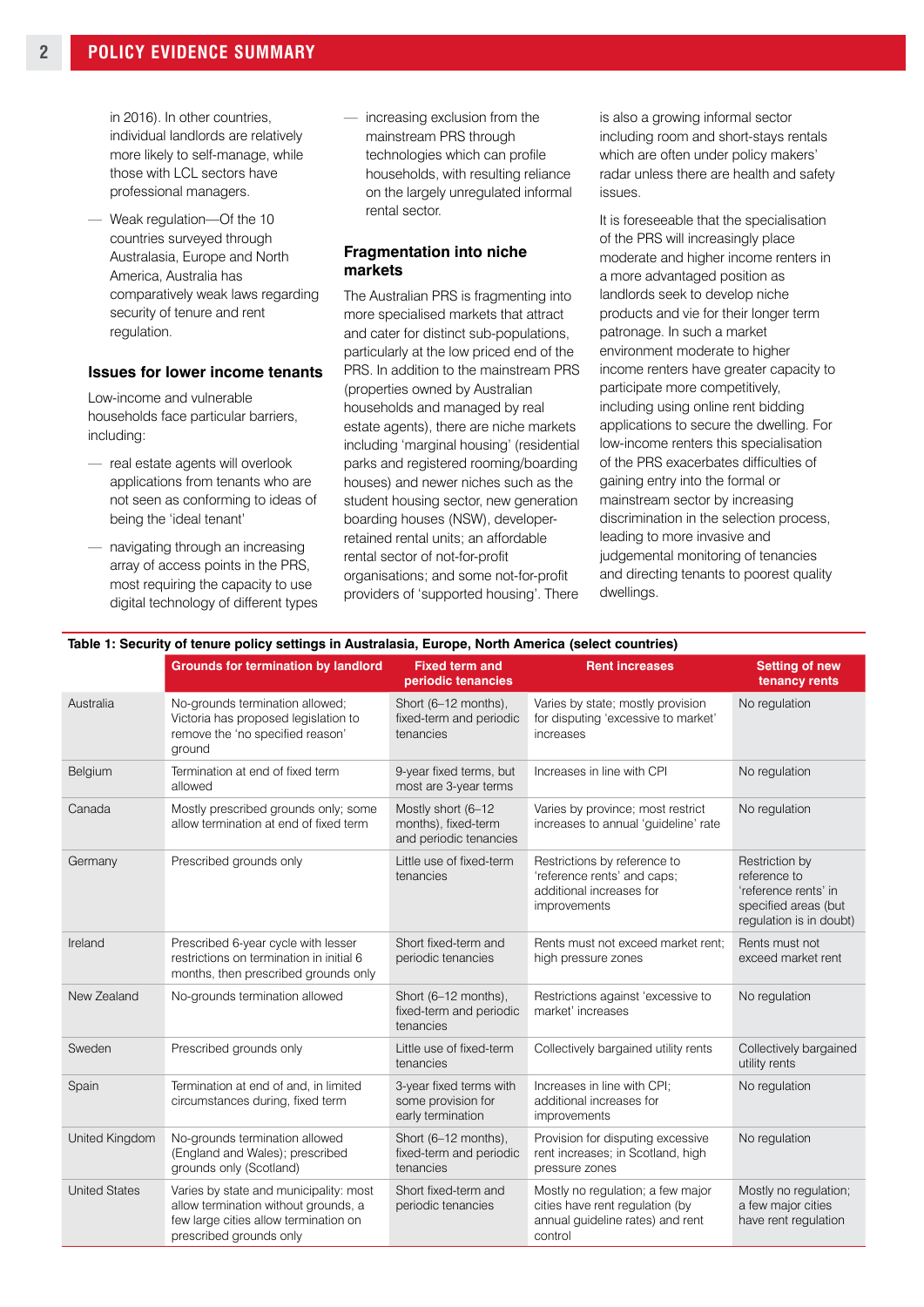

#### **Figure 1: PRS and other living arrangement of individuals who have experienced or are at risk of homelessness**

*Note: Q1 refers to individuals in the bottom 20 per cent of individual income and Q2 refers to those with incomes in the next highest 20 per cent, i.e. 21–40 per cent.*

Source: Parkinson, James et al. 2018. Derived from the Journey's Home Longitudinal Dataset. Pooled data from waves 1–6. The sample is drawn from income support recipients with past experiences of, or at risk of, homelessness.

#### **Australian landlords**

The typical Australian landlord is an owner occupier, at midlife, in a household with two incomes (39% are couples with children) and most (72%) own one rental property, a proportion that seems to have been relatively stable since the mid-2000s. The research found that although households in all income quintiles own PRS properties, six in ten landlords (59%) of those receiving rental income were in the highest income quintile and highest wealth quintile in 2013–14.

There are signs more PRS owners see themselves as investors rather than landlords, manifest in both the language used (being a 'rental investor' rather than a landlord) and more deliberate strategies to purchase property for rental (rather than incidental ownership through inheritance or renting out a property which was their former home). There are prospective benefits and risks to private renters from these changes: such owners are less likely to terminate the tenancy because they want to live there themselves or house a family member but they are more likely to set rents to achieve maximum returns.

#### **Australian PRS financing**

The PRS is affected by local and international changes in the availability

and cost of finance, as well as incremental institutional change, including new types of intermediaries and development/uptake of new and emerging digital technology.

An increase in lending to investor landlords, notably in the period 2011–2016, has triggered a macroprudential regulatory response. An increasing array of intermediaries provide advice on investment in residential property as part of wealth creation strategies, drawing on digital data on property prices, rents, yields and housing markets. The willingness of households to debt-finance 'investment properties' also indicates some change in social norms and practices.

International and Australian property companies are seeking to develop a 'multi-family' (US term) or 'Build to Rent' housing (UK term) sector in Australia. Both these terms denote businesses that acquire/develop rental dwellings specifically for that purpose, and retain them as rental housing for a long term (i.e. 'Build to Rent' rather than 'build to sell').

#### **Digital technology**

The use of digital technology, including major general online property portals, specialist rental portals, sharing platforms and social media, has had

the most transformative change in how people interact with the PRS.

Benefits for tenants include more information (e.g. property photos, floor plans and location relative to transport and jobs); greater efficiencies (one application for multiple properties and scheduling of property viewings); and innovation (e.g. alternative bond products rather than upfront payment of a large sum).

There are also risks for tenants in the amount and type of data collected, which go well beyond the rental tenancy databases that are currently regulated, including data use for ranking tenants, and selling additional products and services.

Restructuring the real estate industry to achieve greater efficiencies has seen an increase in rental portfolios through organic growth and off-market acquisitions, as well as investment in information and communications technology and use of third parties, including those off-shore, for routine administrative tasks. These changes may provide more efficient services but there are barriers for those who do not have ready access to the technology.

### What this research means for policy makers

Policy architecture that considers PRS development should be established across all levels of government. This requires involvement of federal and state/territory governments with some involvement of local government in respect of niche markets. Strategies for achieving better outcomes in the PRS could be considered as part of negotiations for the National Housing and Homelessness Agreement and any subsequent negotiations. It is important to be able to monitor progress in achieving better outcomes.

The Inquiry recommends a number of different policy developments, including:

— a strategy for the PRS which includes finance, taxation, supply and demand-side subsidies and regulation. Careful consideration is necessary when developing policies to encourage home